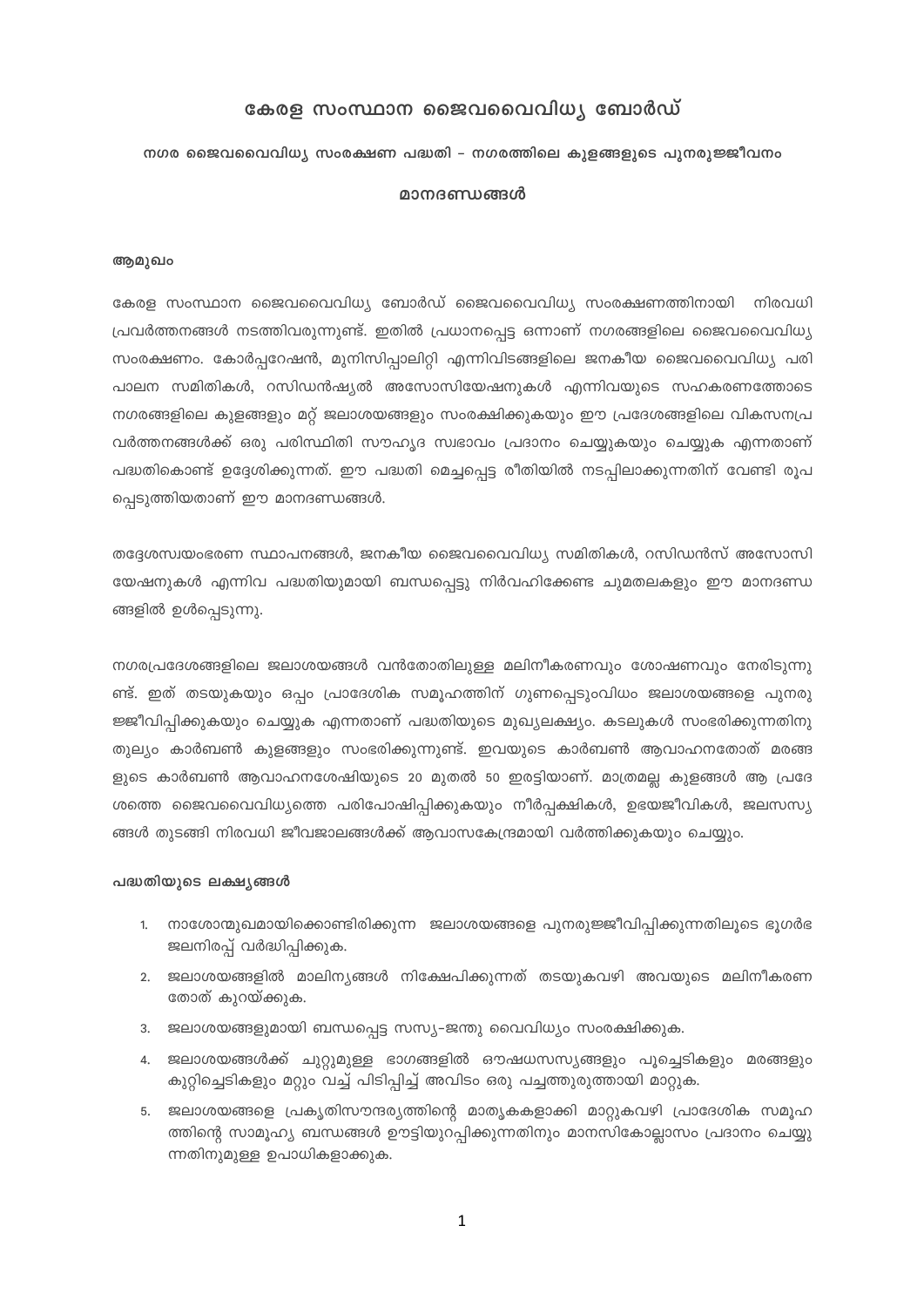#### പദ്ധതിയ്ക്കായി കുളങ്ങൾ തെരഞ്ഞെടുക്കുന്ന നടപടിക്രമം

ഇതിനുള്ള അപേക്ഷകൾ ക്ഷണിച്ചുകൊണ്ട് പത്രമാധ്യമങ്ങളിലും ബോർഡിന്റെ വെബ്സൈറ്റിലും വാർത്ത നൽകുന്നതാണ്.

#### 1. അർഹത

- പുനരൂജ്ജീവനം ആവശ്യമുള്ള എല്ലാ പൊതുകുളങ്ങൾക്കും പദ്ധതിയിലുൾപ്പെടാൻ അർഹ തയുണ്ടായിരിക്കും.
- $\bullet$ റസിഡൻസ് അസോസിയേഷനുകൾ, ജനപ്രതിനിധികൾ, സ്ഥാപനങ്ങൾ / സംഘടനകൾ എന്നിവയ്ക്ക് നിശ്ചിത മാതൃകയിലുള്ള അപേക്ഷകൾ സമർപ്പിക്കാം.

#### 2. മുൻഗണന

- $\bullet$  വൻതോതിലുള്ള ശോഷണവും മലിനീകരണവും നേരിടുന്ന കുളങ്ങൾ
- കുടിവെള്ളത്തിന്റെ പ്രധാനപ്പെട്ട ഉറവിടമായിരുന്നതും, വലിയതോതിലുള്ള മലിനീകരണഫ  $\bullet$ ലമായി ഇപ്പോൾ ജലത്തിന്റെ ഗുണനിലവാരം നഷ്ടപ്പെട്ടതുമായ കുളങ്ങൾ
- $\bullet$ സമ്പുഷ്ടമായ ജൈവവൈവിധ്യം നിലനിന്നിരുന്നതും എന്നാൽ ഈ ജൈവവൈവിധ്യത്തിന് ഇപ്പോൾ വൻതോതിലുള്ള ശൈഥില്യം സംഭവിച്ചതുമായ കുളങ്ങൾ
- ഭൂമിയുടെ തെറ്റായ ഉപയോഗം, മണ്ണൊലിപ്പ് എന്നിവയുടെ ഫലമായി ലോഹ മാലിന്യങ്ങളും മറ്റും അടിഞ്ഞുകൂടുന്നതിലൂടെ അനിയന്ത്രിതമായ പായൽ വളർച്ച (Eutrophication) ഉള്ള കുളങ്ങൾ
- പ്രാദേശിക സമൂഹത്തിൽ നിന്നും കുളത്തിന്റെ പുനരുജ്ജീവനത്തിനുള്ള ആവശ്യകത വൻതോതിൽ ഉയർന്നുവരുന്ന സാഹചര്യം

#### 3. അപേക്ഷകളുടെ പരിശോധനയും അനുമതിയും

- ബോർഡിലെ ഉദ്യോഗസ്ഥരുടെയും മറ്റ് വിദഗ്ധരുടെയും സ്ഥലപരിശോധന
- അപേക്ഷകളുടെ മുൻഗണനയും വാസ്തവികതയെയും അടിസ്ഥാനമാക്കി ജൈവൈവ വിധ്യ ബോർഡ് ചെയർമാൻ, മെമ്പർ സെക്രട്ടറി, പ്രിൻസിപ്പൽ സയന്റിഫിക് ഓഫീസർ, സാങ്കേതിക വിദഗ്ധർ എന്നിവർ അടങ്ങിയ കമ്മിറ്റി അപേക്ഷകൾ തെരഞ്ഞെടുക്കും
- റസിഡൻഷ്യൽ അസോസിയേഷനുകളിലെ പ്രതിനിധികളും ജനപ്രതിനിധികളുമായി ചർച്ച  $\bullet$ നടത്തുന്നതിലൂടെ കുളത്തിന്റെ പുനരുജ്ജീവനം ഏറ്റെടുക്കാനുള്ള ശേഷിയും അത് നിർവ ഹിക്കാനുള്ള പ്രതിബദ്ധതയും അവർക്കുണ്ടോ എന്ന് നിർണയിക്കും
- വിദഗ്ധരുമായി കൂടിയാലോജിച്ച് പദ്ധതി നിർവഹണത്തിനായി ഒരു എസ്റ്റിമേറ്റ് തയ്യാറാക്കി  $\bullet$ ബോർഡ് അതിന് ഔദ്യോഗിക അനുമതി നൽകും
- പദ്ധതി നിർവഹണത്തിനുള്ള സാങ്കേതിക ഉപദേശങ്ങൾ ബോർഡ് നൽകുന്നതാണ്.  $\bullet$
- പദ്ധതിയുടെ മേൽനോട്ടം ജനകീയ ജൈവവൈവിധ്യ പരിപാലന സമിതികളിലും പ്രാദേ ശിക ഭരണകൂടത്തിലും നിക്ഷിപ്തമായിരിക്കും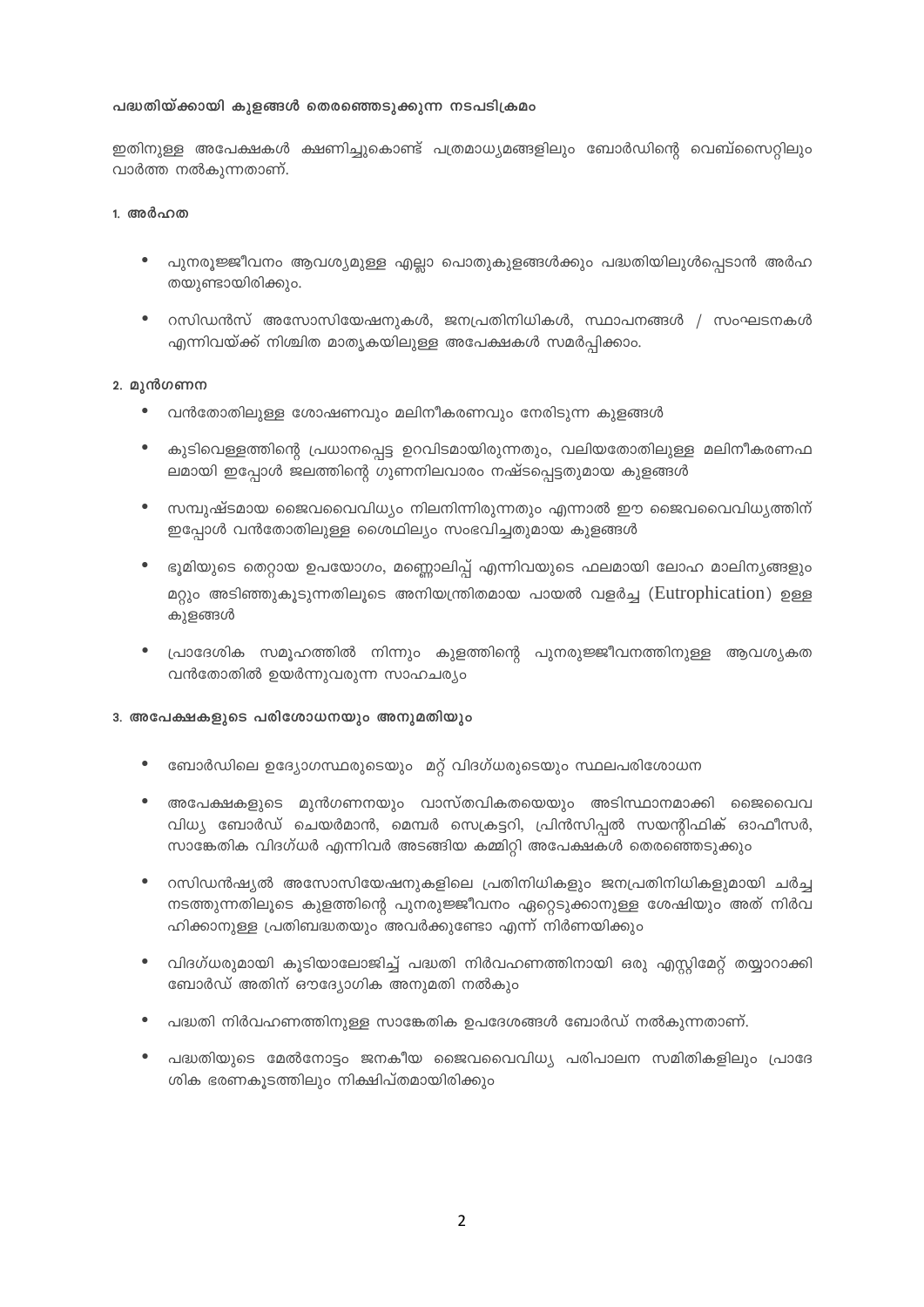#### 4. ധനസഹായത്തിന്റെ തോത്

കുളങ്ങളുടെ പുനരുജ്ജീവനത്തിനായി നൽകുന്ന ധനസഹായം ഒരു കുളത്തിന് പരമാവധി 3 ലക്ഷം രൂപ എന്ന തോതിൽ ഒറ്റത്തവണ ഗ്രാന്റായി പരിമിതിപ്പെടുത്തുന്നതാണ്.

## <u>5.</u> ഉടമ്പടി

 $\bullet$ ഈ പദ്ധതിയുടെ നടത്തിപ്പിനായി സംസ്ഥാന ജൈവവൈവിധ്യ ബോർഡ് മെമ്പർ സെക്ര ട്ടറി ഒന്നാം കക്ഷിയായും റസിഡൻസ് അസോസിയേഷൻ /എൻ.ജി.ഒ./സ്ഥാപനം എന്നിവ യുടെ സെക്രട്ടറി/ പ്രസിഡന്റ് രണ്ടാം കക്ഷിയായും ഉടമ്പടി ഒപ്പിടേണ്ടതാണ്.

## 6. ധനസഹായ വിതരണം

- $\bullet$ ഉടമ്പടി ഒപ്പിട്ട ശേഷം ധനസഹായം വിതരണം ചെയ്യും
- രണ്ടാം കക്ഷിക്ക് അദ്ദേഹം പ്രതിനിധീകരിക്കുന്ന സംഘടനയുടെ പേരിൽ ഒരു ബാങ്ക്  $\bullet$ അക്കൗണ്ട് ഉണ്ടായിരിക്കേണ്ടതും ഇല്ലാത്ത പക്ഷം പുതുതായി അക്കൗണ്ട് ആരംഭിച്ച് അക്കൗണ്ട് നമ്പർ ഒന്നാം കക്ഷിക്ക് നൽകേണ്ടതുമാണ്
- ആകെ അനുവദിച്ച ധനസഹായത്തിന്റെ 80 ശതമാനം, ഉടമ്പടി ഒപ്പിട്ട ഉടനെ റസിഡൻസ് അസോസിയേഷൻ /എൻ.ജി.ഒ./സ്ഥാപനം എന്നിവയുടെ പ്രതിനിധിക്ക് നൽകുന്നതായിരി ക്കും
- രണ്ടാം ഗഡു (20 ശതമാനം) പദ്ധതി പൂർത്തിയാകുന്ന മുറയ്ക്ക് നൽകും. ഇതിൽ 10 ശത മാനം വാർഷിക അറ്റകുറ്റപ്പണികൾക്കായി മാറ്റിവയ്ക്കേണ്ടതാണ്.

## 7. പദ്ധതി നിർവഹണം

- പദ്ധതി നിർവഹണത്തിന്റെ ഉത്തരവാദിത്തം പൂർണമായും റസിഡൻസ് അസോസിയേഷനു  $\bullet$ കൾ, ജനപ്രതിനിധികൾ, സ്ഥാപനങ്ങൾ / സംഘടനകൾ എന്നിവയിൽ നിക്ഷിപ്തമായിരി ക്കും
- സാങ്കേതിക ഉപദേശങ്ങൾ ബോർഡ് നൽകുന്നതാണ്  $\bullet$
- കുളത്തിന്റെ തുടർന്നുള്ള സംരക്ഷണം, ശുചിയാക്കൽ അവയിലെ ജീവജാലങ്ങളുടെ സംര ക്ഷണം തുടങ്ങിയവ റസിഡൻസ് അസോസിയേഷനുകൾ, ജനപ്രതിനിധികൾ, സ്ഥാപന ങ്ങൾ / സംഘടനകൾ എന്നിവയുടെ ചുമതലയായിരിക്കും
- ജലാശയങ്ങളുടെ സംരക്ഷണത്തിന്റെ പ്രാധാന്യം വെളിപ്പെടുത്തുന്ന ബോർഡുകൾ കുള ത്തിനു ചുറ്റും കെ.എസ്.ബി.ബി. നിർദ്ദേശിക്കും പ്രകാരം പ്രദർശിപ്പിക്കേണ്ടതാണ്.

## 8. കുളങ്ങളുടെ പുനരുജ്ജീവനത്തിന്റെ പ്രവർത്തനക്രമം

എ. വെള്ളത്തിന്റെ പരിപാലനവും മലിനീകരണ നിയന്ത്രണവും

- ജലാശയത്തിലെ പ്ലാസ്റ്റിക്, മലിനവസ്തുക്കൾ, മലിനജലം, ചെളി, കളസസ്യങ്ങൾ എന്നിവ മാറ്റി കുളം വൃത്തിയാക്കുക
- സ്ഥലത്തിനും സംവിധാനങ്ങൾക്കും അനുസൃതമായി ഖരമാലിന്യത്തിന്റെ ലഭ്യമായ സംസ്ക്കരണം നിർവഹിക്കുക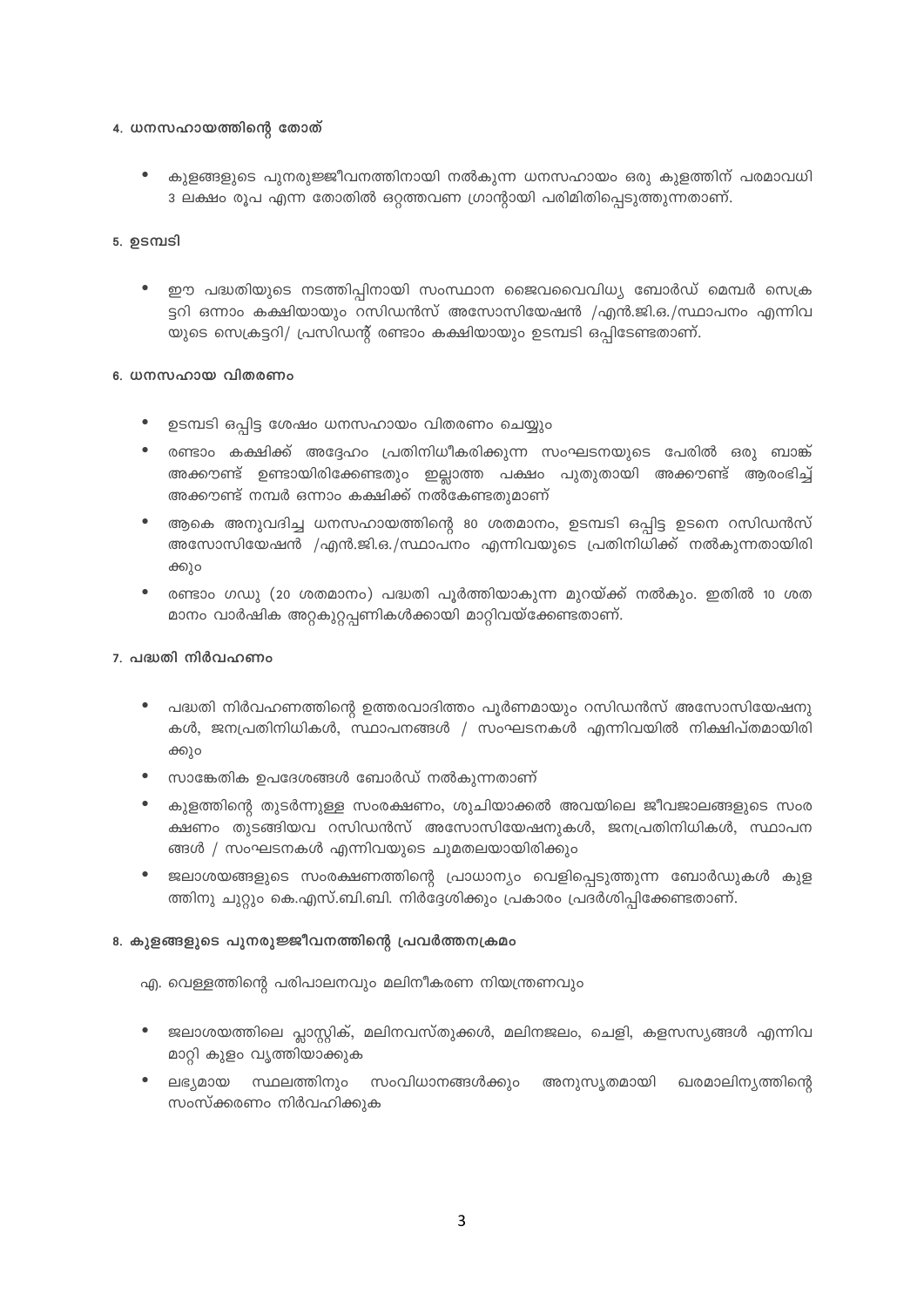ബി. ജൈവവൈവിധ്യ സംരക്ഷണം

- കുളത്തിന്റെ പാരിസ്ഥിതിക സാഹചര്യത്തിനനുസരണമായി താമര, ജലസസ്യങ്ങൾ: ആമ്പൽ തുടങ്ങിയ ജലസസ്യങ്ങൾ മൺചട്ടികളിൽ വളർത്തി താഴ്ത്തി വയ്ക്കുകയോ, നേരിട്ട് ചെളിയിൽ വച്ചുപിടിപ്പിക്കുകയോ ചെയ്യാം.
- നാടൻ മത്സ്യക്കുഞ്ഞുങ്ങളെ കുളങ്ങളുടെ പാരിസ്ഥിതിക ഘടനയനുസരിച്ച് നിക്ഷേപിക്കാ വുന്നതാണ്. എന്നാൽ അധിനിവേശ മത്സ്യങ്ങളെ യാതൊരു കാരണവശാലും ഈ കുളങ്ങ ളിൽ നിക്ഷേപിക്കരുത്.
- അശോകം, തുളസി, വേപ്പ്, ആടലോടകം, നൊച്ചി തുടങ്ങിയ ഔഷധസസ്യങ്ങൾ കുള  $\bullet$ ത്തിന്റെ തീരങ്ങളിലും സമീപത്തും നട്ടു പിടിപ്പിക്കുക.
- തവളകൾ, മറ്റ് ജലസസ്യങ്ങൾ എന്നിവയുടെ സാന്നിദ്ധ്യം ഉറപ്പാക്കി ഇവിടത്തെ ആവാസവ്യ വസ്ഥക്ക് പൂർണത ഉറപ്പാക്കുക.
- സ്ഥലലഭ്യതയ്ക്കനുസരിച്ച് തറയിലോ ചട്ടികളിലോ പൂച്ചെടികൾ വച്ച് ചുറ്റുപാടും വർണാഭ മാക്കുക.
- സൗരോർജ്ജം, കാറ്റിൽ നിന്നുള്ള ഊർജ്ജം, ബയോഗ്യാസ് തുടങ്ങിയ പരിസ്ഥിതി സൗഹൃദ  $\bullet$ ഊർജ്ജോൽപ്പാദന സംവിധാനങ്ങൾ ഈ പ്രദേശങ്ങളിൽ സ്ഥാപിക്കുക.

#### 9. സംരക്ഷണ നടപടികൾ

- $\bullet$ കുളങ്ങളുടെ തീരങ്ങളിൽ രാമച്ചം, കൈത തുടങ്ങിയ സസ്യങ്ങൾ വച്ചുപിടിപിച്ച് ഒരു ജൈവ വേലി നിർമ്മിക്കുന്നത് നല്ലതായിരിക്കും
- അധിനിവേശ സസ്യങ്ങളെ ജൈവനിയന്ത്രണോപാധികളുടെ സഹായത്താൽ നിയന്ത്രിക്കുക
- ജലത്തിലെ കളസസ്യങ്ങളെ സസ്യഭോജികളായ മത്സ്യങ്ങളെ ഉപയോഗിച്ച് നിയന്ത്രിക്കുക  $\bullet$

#### $10.$  അക്കൗണ്ടിങ്ങ്

- $\bullet$ പദ്ധതി 45 ദിവസത്തിനുള്ളിൽ പൂർത്തീകരിക്കേണ്ടതാണ്. അല്ലാത്തപക്ഷം കൈപ്പറ്റിയ മുഴു വൻ തുകയും പിഴപ്പലിശ സഹിതം ജൈവവൈവിധ്യ ബോർഡിൽ തിരിച്ചടക്കേണ്ട ഉത്തര വാദിത്വം റസിഡൻസ് അസോസിയേഷനുകൾ, ജനപ്രതിനിധികൾ, സ്ഥാപനങ്ങൾ / സംഘ ടനകൾ എന്നിവയുടെ പ്രസിഡന്റ്/ സെക്രട്ടറിയിൽ നിക്ഷിപ്തമായിരിക്കും.
- പദ്ധതി തീരുന്ന മുറയ്ക്ക് ഒരു വിദഗ്ധ സമിതി അത് പരിശോധിച്ച് പുർണത സർട്ടിഫിക്കറ്റ് നൽകൂന്നതാണ്.
- ഈ പൂർണതാ സർട്ടിഫിക്കറ്റിനൊപ്പം ചെലവാക്കിയ തുകയുടെ ആഡിറ്റ് ചെയ്ത സ്റ്റേറ്റ്മെന്റ് ഓഫ് എക്സ്പെന്റിച്ചർ, യൂട്ടിലൈസേഷൻ സർട്ടിഫിക്കറ്റ് എന്നിവ റസിഡൻസ് അസോസി യേഷനുകൾ, ജനപ്രതിനിധികൾ, സ്ഥാപനങ്ങൾ / സംഘടനകൾ എന്നിവയുടെ പ്രസിഡന്റ്/ സെക്രട്ടറി സംസ്ഥാന ജൈവവൈവിധ്യ ബോർഡിൽ സമർപ്പിച്ച് ബാക്കി തുക കൈപ്പറ്റേ ണ്ടതാണ്.

#### 11. പദ്ധതിയുടെ മേൽനോട്ടവും മൂല്യനിർണ്ണയവും

ഈ കുളങ്ങളുടെ കാലാകാലങ്ങളിലുള്ള ശുചീകരണവും പരിപാലനവും നിർവഹിക്കാ നുള്ള ചുമതല റസിഡൻസ് അസോസിയേഷനെയും അടുത്തുള്ള വിദ്യാലയങ്ങളിലെ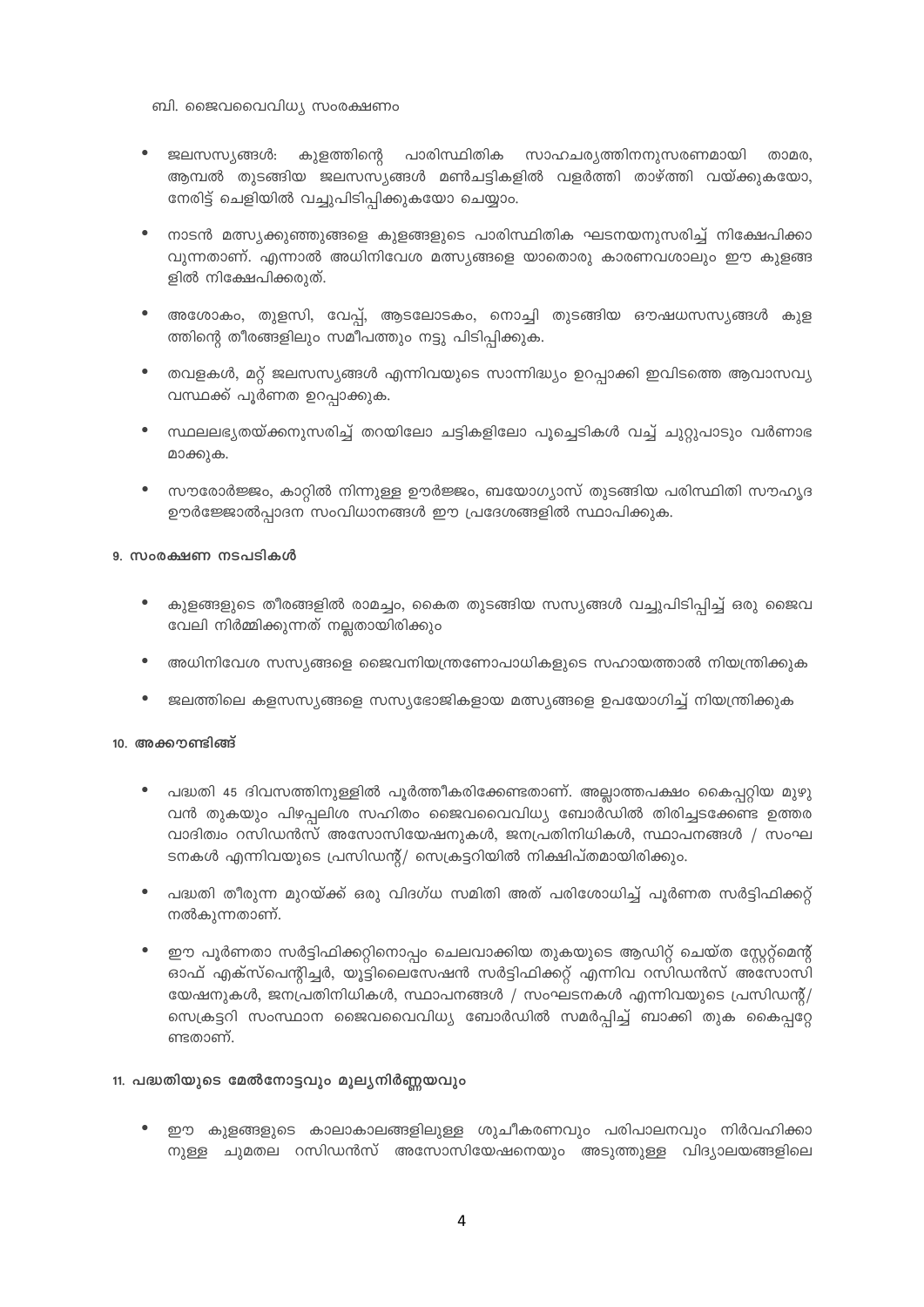ബയോഡൈവേഴ്സിറ്റി ക്ലബ്ബ്/ എക്കോ ക്ലബ്ബ്/ നാഷനൽ ഗ്രീൻ ക്രോപ്പ്സ് എന്നിവയെയും ഏൽപ്പിക്കാവുന്നതാണ്.

• ഈ പദ്ധതിയുടെ മേൽനോട്ടത്തിന്റെ ചുമതല ജൈവവൈവിധ്യ പരിപാലന സമിതിക്കും പ്രാദേശിക ഭരണകൂടങ്ങൾക്കുമായിരിക്കും.

#### 12. പദ്ധതിയിൽ നിന്നും പ്രതീക്ഷിക്കുന്ന പ്രധാന നേട്ടങ്ങൾ

- കൂടുതൽ പച്ചപ്പ് / ജലാശയ ആവാസ വ്യവസ്ഥ  $\bullet$
- മഴക്കാലത്ത് വെള്ളപ്പൊക്കമുണ്ടാക്കുന്ന നശീകരണം കുറയും
- മഴവെള്ളം കൂടുതലായി മണ്ണിലിറങ്ങി ഭൂഗർഭ ജലത്തിന്റെ തോത് വർദ്ധിപ്പിക്കും  $\bullet$
- $\bullet$ ജലാശയ മലിനീകരണം കുറയും
- മലിനജലമുണ്ടാക്കുന്ന പൊതുജനാരോഗ്യ പ്രശ്നങ്ങൾക്ക് കുറവുണ്ടാക്കാൻ കഴിയും  $\bullet$
- ജലപരിപാലത്തെ സംബന്ധിച്ച് പൊതുജനങ്ങൾക്കിടയിൽ അവബോധവും അറിവും ഉണ്ടാ  $\bullet$ ക്കാൻ സാധിക്കും